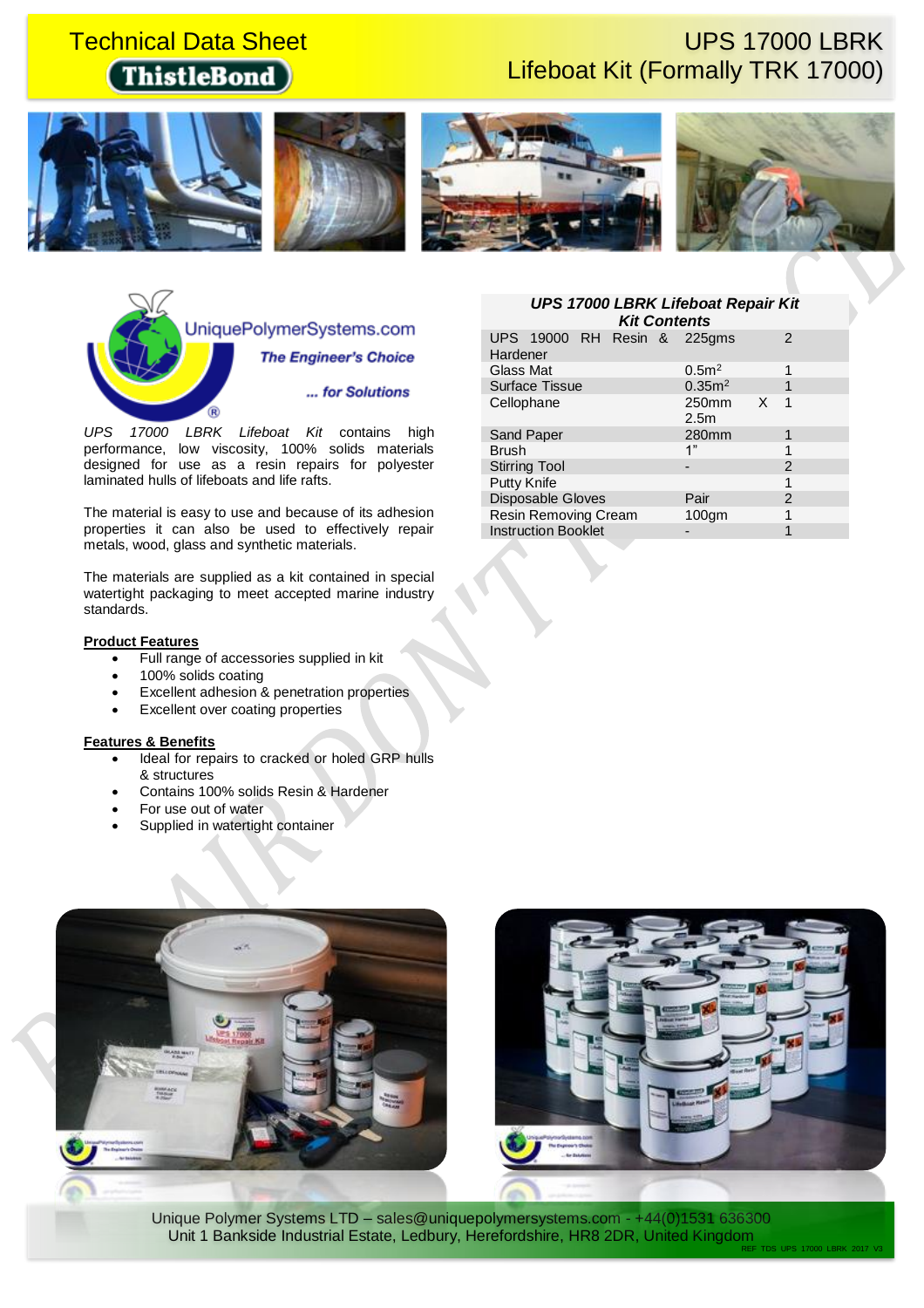## **ThistleBond**

## **Surface Preparation**

All surfaces must be clean, dry and free from oil, grease and loose material.

## **Laminated Surfaces**

Clean up the damage area, both internal and external. Extend the cleaned up areas approximately 100-150mm (4-6") all round onto the undamaged hull. The '*gel coat'* on the outside of the hull should be thoroughly abraded. The edges of any holes should be leveled to obtain the best possible adhesion.

## **Other Surfaces**

Surfaces should be thoroughly degreased and abraded with any resulting dust being removed by vacuum cleaning.

## **Mixing**

*UPS 19000 RH Standard Resin & Hardener* is a twocomponent material consisting of a Base component and Activator component. The Base component should be poured into a suitable container and the Activator added and thoroughly stirred until a homogeneous mix is obtained.

The mixed material should be used within 30 minutes at 20°C (68°F). this time will be reduced at higher temperature and extended at lower temperatures.

## **Application**

*UPS 19000 RH Standard Resin & Hardener* should be applied to the prepared surface by stiff brush or roller to give a uniform, even coating taking care to avoid excessive build up and ponding. On rough surfaces the product should be worked into the surface to ensure complete setting of the substrate.

These are two basic repair methods, which are both dependent on access to both sides of the damaged hull being obtainable.

## **Method 1**

This is based on the approach to be taken when the repair is to be effected form the outside with or without a '*former'* being applied to the outside.

## **Method 2**

This is based on the approach to be taken when the repair is to be effected from the inside without a '*former*' being applied in the outside.

**Quality:** All Unique Polymer Systems LTD Products are supplied under the scopes of the company's fully documented quality system.

**Warranty:** Unique Polymer Systems LTD warrants that the performance of the product supplied will confirm to the typical descriptions quoted within this Technical Data Sheet provided the material is stored correctly and used according to the procedures detailed in the Technical Data Sheet for the material.

**Health & Safety:** Please ensure good practice is observed at all times during the mixing and application of this product. Protective gloves must be worn during the mixing and application of this product. Before mixing and applying the material please ensure you have read the fully detailed Material Safety Data Sheet.

**Legal Notice:** The data contained within this Technical Data Sheet is furnished for information only and is believed to be reliable at the time of issue. We cannot assume responsibility for results obtained by others over whose methods we have no control. It is the responsibility of the customer to determine the products suitability for use. Unique Polymer Systems LTD accepts no liability arising out of the use of this information or the product described herein.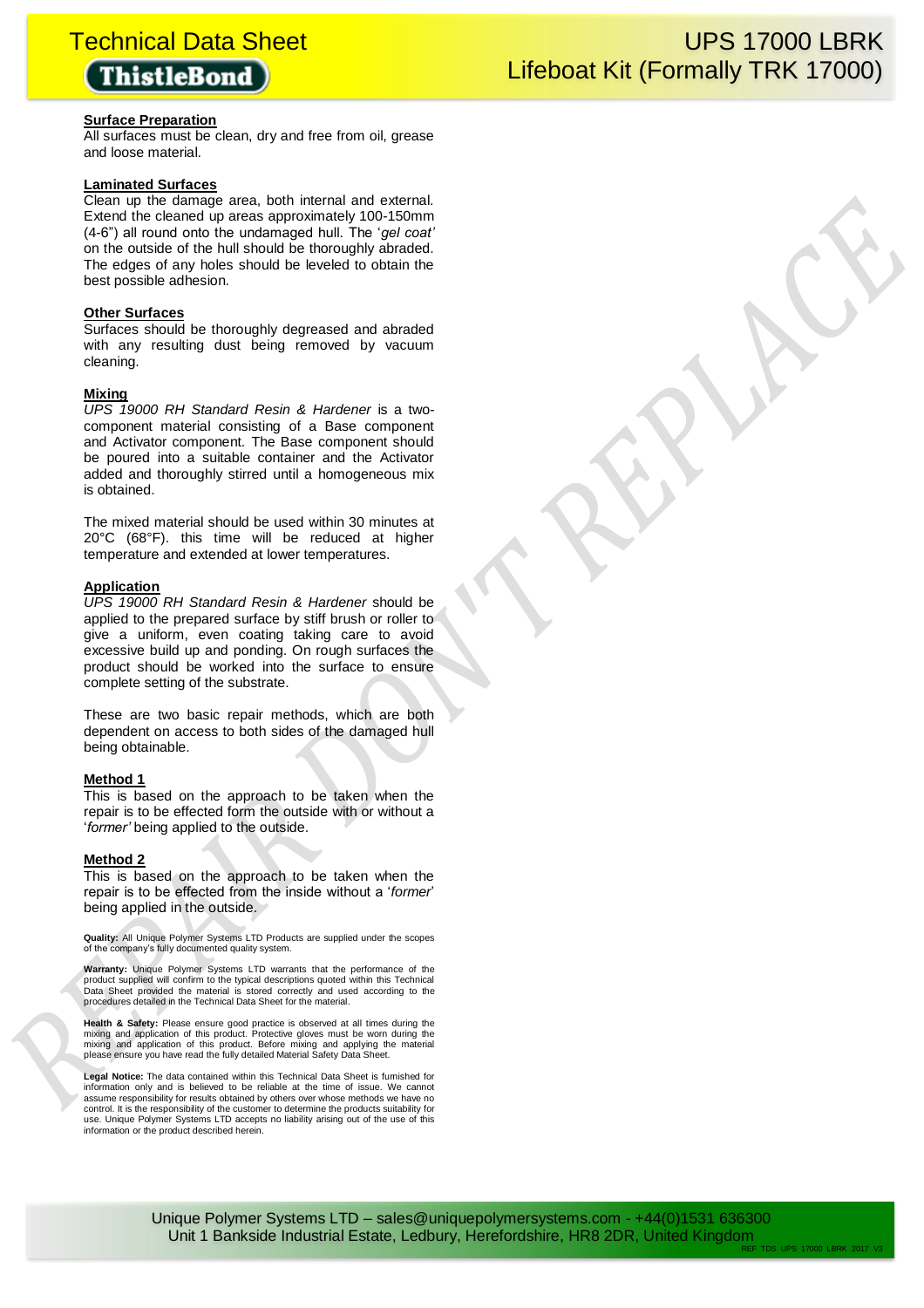# **ThistleBond**



*UPS 19000 RH Standard Resin & Hardener* is a high performance, solvent free epoxy system designed for onsite repairs to metal, wood, glass and synthetic materials.

*UPS 19000* is simple to use and when used in conjunction with Unique Polymers range of reinforcement products such as *UPS 19007/9 Glass Tape*, *Glass Cloth* and *Glass Mat* will result in an excellent repair medium having inherent strength and integrity.

#### **Product Features**

- **Adhesion** Excellent to both blast cleaned and mechanically prepared surfaces.
- **Corrosion Resistance –** Excellent even under seawater immersion conditions.
- **Chemical Resistance** Unaffected by short-term contact with industrial chemicals.
- **Temperature Resistance** Suitable for use up to 100°C (212°F) dry heat.

#### **Product Applications**

Suitable for encapsulating long lengths of large diameter pipework, bonding dissimilar materials and injection into voids and cracks from 1 to 20mm (40 to 788 mil).

**Before proceeding please read the following information carefully to ensure that the correct proper application procedure is fully understood.**

#### **Surface Preparation**

All surfaces must be clean, dry, and free from oil, grease and loose material.

**Metal surfaces;** All loose material, rust and surface contaminates, including existing coatings, must be removed and the surface roughened by using an angle grinder, needle gun, UPS MiniBlaster or abrasive blasting. Where grinding or needle gunning is used, the surface should be cross-scored to improve adhesion. Care must be taken, when angle grinding, to avoid polishing rather than roughening metal surfaces.

**GRP and Wooden Surfaces;** All loose or rotten material must be removed to a sound edge. Flaking paint or lacquer scraped clear and sound paintwork thoroughly sanded to provide an effective key.

Where it is not possible to clean the surface thoroughly the application of *UPS 19003 A&B Cement* could possibly improve the bond of the final repair.

#### **Mixing**

*UPS 19000 RH* is a two component material comprising of a Base component and Activator component. The Base component should be poured into a suitable mixing container and the Activator added and thoroughly stirred until a homogeneous mix is obtained.

The mixed material should be used within 30 minutes of mixing at 20°C (68°F). This time will be reduced at higher temperatures and extended at lower temperatures.

#### **Application Procedures**

*UPS 19000 RH* should be applied to the prepared surface by stiff brush or roller to give a uniformly even coating, taking care to avoid excessive build up and ponding. On rough, pitted surfaces the product should be worked into the surface to ensure complete wetting of the substrate. To maximize the strength of the repair, it is essential that a complete coating of the resin mix is applied prior to the laying up of each layer of glass fabric. By doing so, a homogeneous glass fibre resin laminate will be achieved.

**Laying up of Glass Fabrics:** The principal strength of the glass fibre resin laminates lies in the Tape or Cloth layers which are either wound or laid on the surface of the repair. When using Tape, this should be wound with a 50% overlap and care must be taken to ensure that it is applied evenly and flatly. This will eliminate a possible cause of weakness in the laminate. When applying multiple layers of Tape each subsequent layer should be applied in the reverse direction and the Tape should not be cut at the end of each pass.

## **Technical Data Sheet Network Control Control Control Control Control Control Control Control Control Control Co** Lifeboat Kit (Formally TRK 17000)

It will sometimes be difficult to keep the winding smooth, e.g. when the repair is on a bend in a pipe. In these instances, it is better to cut short lengths of Tape and lap them one on the other. The same comments generally apply when Glass Cloth is being used.

**Application of Sealer Filler Resin Mix;** Sealer Filler is a non-asbestos powder supplied with sufficient material to add to one unit of *UPS 19000 RH*. Mix the *UPS 19000 RH* then transfer to a clean mixing vessel. The Sealer Filler should be added to the resin mix and stirred until the Sealer Filler is thoroughly dispersed. The resultant paste should be applied to the repair, as required, using a troweling tool. The mix can be applied to operate at temperatures up to approximately 180°C (356°F). When it is applied as a pre-coat, prior to carrying out a repair, it will help insulate the resin laminate from the operating temperatures of the parent body.

**Application of Fairing Compound Resin Mix;** Fairing Compound is a filler which consists of glass fibre strands supplied with sufficient material to add to one unit of *UPS 19000 RH*. The methods of mixing application are similar to the Sealer Filler Resin Mix. The main purpose of this mix is to fill in undulations prior to the application of repair.

#### **Injection Applications**

Once the material has been mixed, dispense the product into a one component cartridge up to 1lt volume (0.25 US Gallon). Using a single component injection pump, air fed, the material can be injected into gaps to bond concrete to metal, metal to metal, plastic to concrete, plastic to metal.

## **Encapsulation Using Technical Fabrics**

The mixed product can be used in conjunction with Glass Tape, Glass Cloth, Chop Stand Matting and Linen Scrim. The use of a technical fabric is dependent on the type of repair to be performed. Typically the following repairs are performed with these materials;

- **3 Layer Pipe Wrapping** 1. Apply *UPS 19000 RH* at 1mm (40mil) WFT.
	- 2. Wrap 50/100mm Glass Tape around pipe with 50% overlap.<br>3. Apply UPS 19000 RH at 1mm (40mil) WFT.
	- 3. Apply *UPS 19000 RH* at 1mm (40mil) WFT.
	- 4. Wrap 50/100mm Glass Tape around pipe with 50% overlap.<br>5. Repeat Step 2. and finish with a 500 microns (20mil) coat 5. Repeat Step 2, and finish with a 500 microns (20mil) coat of *UPS 19000 RH*.

#### **3 Layer Pipe T-Joint**

- 1. Apply *UPS 19000 RH* at 1mm (40mil) WFT.
- 2. Cut the Glass Tape into strips and lay over the surface where the 2 pipe meet.
- 3. Ensure there are at least 3 layers of *UPS 19000 RH* and Glass Tape around the joint area.
- 4. Once all the T-Joint area has been coated, apply *UPS 19000 RH* at 1mm (40mil) WFT to all the repair area. 5. Wrap 50/100mm Glass Tape around the pipe with a 50%
- overlap.
- 6. Repeat Step 2, and finish with a 500 microns (20mil) coat of *UPS 19000 RH*.

#### **Leaking Tank Seams**

- 1. Apply *UPS 19000 RH* at 1mm (40mil) WFT, ensure the repair area is oversized by 300mm (8") in all directions.
- 2. Cut a section of Glass Fibre Matting to cover the leaking seam.
- 3. Apply *UPS 19000 RH* at 1mm (40mil) onto the Glass Fibre Matting.
- 4. Apply a 2<sup>nd</sup> layer of Glass Fibre Matting.
- 5. Seal the repair with a final coat of *UPS 19000 RH* at 500 microns (20mil).

#### **Technical Data & Performance**

#### **Characteristics**

#### **Coverage Rates**

| 225GM (0.5LB) of fully mixed product will give the following coverage |                             |  |
|-----------------------------------------------------------------------|-----------------------------|--|
|                                                                       | rates -                     |  |
| $0.50m2$ at 500 microns                                               | 5.3ft <sup>2</sup> at 20mil |  |
| $0.25m2$ at 1mm                                                       | 2.7ft <sup>2</sup> at 40mil |  |
| Please note that the coverage rates quoted are theoretical and do not |                             |  |
| take into consideration the profile or condition of the surface being |                             |  |

*repaired.*

Unique Polymer Systems LTD - sales@uniquepolymersystems.com - +44(0)1531 636300 Unit 1 Bankside Industrial Estate, Ledbury, Herefordshire, HR8 2DR, United Kingdom